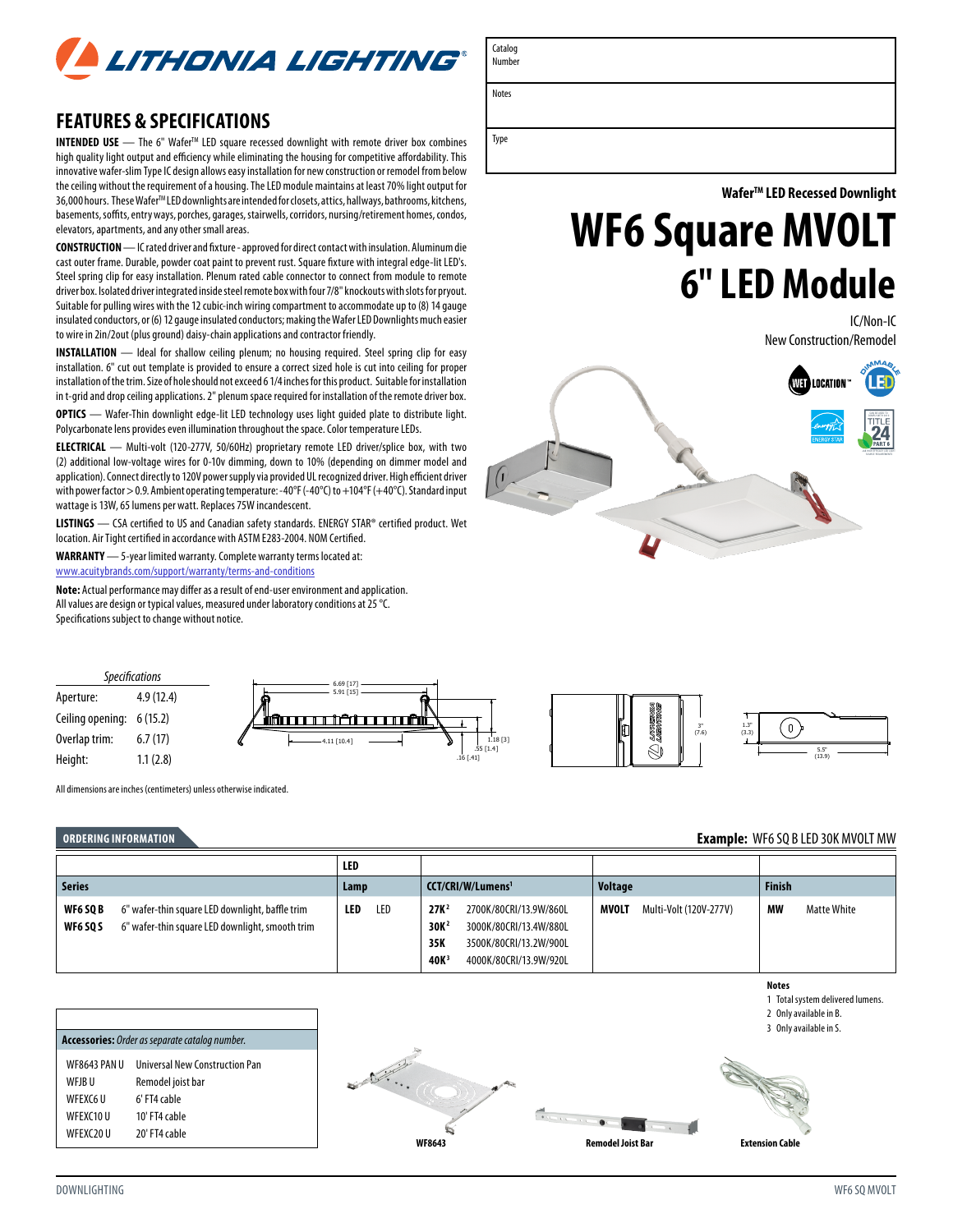#### **PHOTOMETRICS** . . . . . . . . . . . . . **NOTE: DATA SHOWN IS ABSOLUTE FOR THE SAMPLE PROVIDED. 120.4 VOLTS, 14.0 WATTS, 0.118 AMPS**

[\_PHYSICALDIMENSIONS]

Spacing to Mounting Height:1.2

|     | <b>Distribution Curve</b><br><b>Distribution Data</b>                                                           |             |          | <b>Output Data</b> |            |                               |             |               |                |         | <b>Coefficient of Utilization</b> |     |             |       |      |             | Illuminance Data at 30" Above Floor for<br>a Single Luminaire |      |          |           |              |     |               |     |
|-----|-----------------------------------------------------------------------------------------------------------------|-------------|----------|--------------------|------------|-------------------------------|-------------|---------------|----------------|---------|-----------------------------------|-----|-------------|-------|------|-------------|---------------------------------------------------------------|------|----------|-----------|--------------|-----|---------------|-----|
|     | <b>WF6 SQ S LED 27K, 2700K LEDs, input watts: 13.62, delivered lumens: 870, LM/W=63.8, test no. ISF 33169P1</b> |             |          |                    |            |                               |             |               |                |         |                                   |     |             |       |      |             |                                                               |      |          |           |              |     |               |     |
|     |                                                                                                                 |             |          |                    |            |                               |             |               | pf             |         |                                   |     | 20%         |       |      |             |                                                               |      |          |           |              |     |               |     |
|     |                                                                                                                 |             |          |                    |            |                               |             |               | pc             |         | 80%                               |     |             | 70%   |      |             | 50%                                                           |      |          |           |              |     |               |     |
|     |                                                                                                                 |             |          |                    | Ave Lumens | Zone                          |             | Lumens % Lamp | <b>DW</b>      |         | 50% 30% 10%                       |     | 50% 30% 10% |       |      | 50% 30% 10% |                                                               |      |          |           |              |     |               |     |
|     |                                                                                                                 | l 80°       | $\Omega$ | 344                |            | $0^{\circ}$ - 30 $^{\circ}$   | 265.2       | 30.5          | $\Omega$       |         | 119 119 119                       |     | 116 116 116 |       |      |             | 111 111 111                                                   |      |          |           | 50% beam -   |     | 10% beam -    |     |
|     |                                                                                                                 |             | 5.       | 344                | 33         | $0^\circ$ - $40^\circ$        | 427.1       | 49.1          |                | 105 101 |                                   | 97  | 103         | 99 96 |      | 98          | 95                                                            | 93   |          |           | $62.8^\circ$ |     | $106.0^\circ$ |     |
|     |                                                                                                                 |             | 15       | 331                | 93         | $0^\circ$ - $60^\circ$        | 716.6       | 82.4          | 2              | 92      | 86                                | 80  | 90          | 84    | 79   | 87          | 82                                                            | - 77 |          | Inital FC |              |     |               |     |
|     |                                                                                                                 |             | 25       | 303                | 139        | $0^\circ$ - $90^\circ$        | 870.1       | 100.0         | 3              | 81      | 73                                | -67 | 80          | 72 67 |      | 77          | 71                                                            | 65   | Mounting | Center    |              |     |               |     |
|     |                                                                                                                 | J60°        | 35       | 260                | 162        | $90^{\circ}$ - 120°           | 0.0         | 0.0           | $\overline{4}$ | 72      | 64                                | 57  | 71          | 63    | - 57 | 69          | 62                                                            | 56   | Height   | Beam      | Diameter     | FC  | Diameter FC   |     |
|     |                                                                                                                 |             |          | 45 205             | 158        | $90^{\circ}$ - 130 $^{\circ}$ | 0.0         | 0.0           | 5              | 65      | 56                                | 50  | 64          | 56    | - 50 | 62          | 55                                                            | 49   | 8.0      | 11.4      | 6.7          | 5.7 | 14.6          | 1.1 |
|     |                                                                                                                 |             | 55       | 147                | 132        | $90^{\circ}$ - 150 $^{\circ}$ | 0.0         | 0.0           | 6              | 59      | 50                                | 44  | 58          | 50    | -44  | 56          | 49                                                            | 43   | 10.0     | 6.1       | 9.2          | 3.1 | 19.9          | 0.6 |
| 200 |                                                                                                                 |             | 65       | 93                 | 92         | $90^{\circ}$ - 180 $^{\circ}$ | 0.0         | 0.0           |                | 53      | 45                                | 39  | 53          | 44    | 39   | 51          | 44                                                            | -38  | 12.0     | 3.8       | 11.6         | 1.9 | 25.2          | 0.4 |
|     |                                                                                                                 |             | 75       | 46                 | 49         | $0^\circ$ - 180 $^\circ$      | 870.1       | $*100.0$      | 8              | 49      | 40                                | 35  | 48          | 40    | -35  | 47          | 40                                                            | - 34 | 14.0     | 2.6       | 14.0         | 1.3 | 30.5          | 0.3 |
|     |                                                                                                                 |             | 85       | 10                 | 12         |                               | *Efficiency |               | 9              | 45      | 37                                | 31  | 44          | 37    | -31  | 43          | 36                                                            | - 31 | 16.0     | 1.9       | 16.5         | 0.9 | 35.8          | 0.2 |
|     | $20^{\circ}$                                                                                                    | $140^\circ$ | 90 0     |                    |            |                               |             |               | 10             | 41      | 34                                | 29  | 41          | 33    | 28   | 40          | 33                                                            | - 28 |          |           |              |     |               |     |

**WF6 SQ S LED 30K,** 3000K LEDs, input watts: 13.86, delivered lumens: 950, LM/W=68.5, test no. ISF 33169P2



pf 20%

#### **WF6 SQ S LED 35K,** 3500K LEDs, input watts: 13.2, delivered lumens: 966, LM/W=73, test no. ISF 35158P2

**SCALED FROM ABSOLUTE TEST: ISF 35158S AND BASED ON NOMINAL SYSTEM PERFORMANCE.**



 $0^{\circ}$  20°

 $\overline{\phantom{S}}$ 

 $\longrightarrow$  $\degree$  20 $\degree$ 

**0.5, 0.5, 0**

|     |            |                               |             |               | pc        |    | 80%        |             |     | 70% |             |    | 50%         |             |          |           |              |     |               |     |
|-----|------------|-------------------------------|-------------|---------------|-----------|----|------------|-------------|-----|-----|-------------|----|-------------|-------------|----------|-----------|--------------|-----|---------------|-----|
|     | Ave Lumens | Zone                          |             | Lumens % Lamp | <b>DW</b> |    |            | 50% 30% 10% |     |     | 50% 30% 10% |    |             | 50% 30% 10% |          |           |              |     |               |     |
| 373 |            | $0^{\circ}$ - 30 $^{\circ}$   | 287.6       | 29.8          | 0         |    |            | 119 119 119 |     |     | 116 116 116 |    | 111 111 111 |             |          |           | 50% beam -   |     | 10% beam -    |     |
| 372 | 35         | $0^\circ$ - $40^\circ$        | 464.3       | 48.0          |           |    | 105 100 97 |             | 102 | 99  | 95          | 98 | 95          | 92          |          |           | $63.0^\circ$ |     | $106.6^\circ$ |     |
| 359 | 101        | $0^\circ$ - $60^\circ$        | 785.4       | 81.3          | 2         | 92 | 85         | -79         | 90  | 84  | 78          | 86 | 81          | -77         |          | Inital FC |              |     |               |     |
| 328 | 151        | $0^\circ$ - $90^\circ$        | 966.4       | 100.0         | 3         | 81 | 73         | -66         | 79  | 72  | 66          | 76 | 70          | 65          | Mounting | Center    |              |     |               |     |
| 283 | 177        | $90^{\circ}$ - 120 $^{\circ}$ | 0.0         | 0.0           | 4         | 72 | 63         | 57          | 71  | 62  | 56          | 68 | 61          | 56          | Height   | Beam      | Diameter     | FC. | Diameter      | FC  |
| 226 | 174        | $90^{\circ}$ - 130 $^{\circ}$ | 0.0         | 0.0           | 5         | 64 | 56         | 49          | 63  | 55  | 49          | 61 | 54          | 48          | 8.0      | 12.3      | 6.7          | 6.2 | 14.8          | 1.2 |
| 165 | 147        | $90^{\circ}$ - 150 $^{\circ}$ | 0.0         | 0.0           | 6         | 58 | 49         | 43          | 57  | 49  | 43          | 55 | 48          | 42          | 10.0     | 6.6       | 9.2          | 3.3 | 20.1          | 0.7 |
| 107 | 106        | $90^{\circ}$ - 180 $^{\circ}$ | 0.0         | 0.0           |           | 53 | 44         | 38          | 52  | 44  | 38          | 50 | 43          | -38         | 12.0     | 4.1       | 11.6         | 2.1 | 25.5          | 0.4 |
| 56  | 60         | $0^{\circ}$ - 180 $^{\circ}$  | 966.4       | $*100.0$      | 8         | 48 | 40         | 34          | 48  | 40  | 34          | 46 | 39          | -34         | 14.0     | 2.8       | 14.1         | 1.4 | 30.9          | 0.3 |
| 13  | 16         |                               | *Efficiency |               | 9         | 44 | 36         | -31         | 44  | 36  | -31         | 43 | 36          | -31         | 16.0     | 2.0       | 16.5         | 1.0 | 36.2          | 0.2 |
| 0   |            |                               |             |               | 10        | 41 | 33         | 28          | 40  | 33  | 28          | 39 | 33          | -28         |          |           |              |     |               |     |
|     |            |                               |             |               |           |    |            |             |     |     |             |    |             |             |          |           |              |     |               |     |

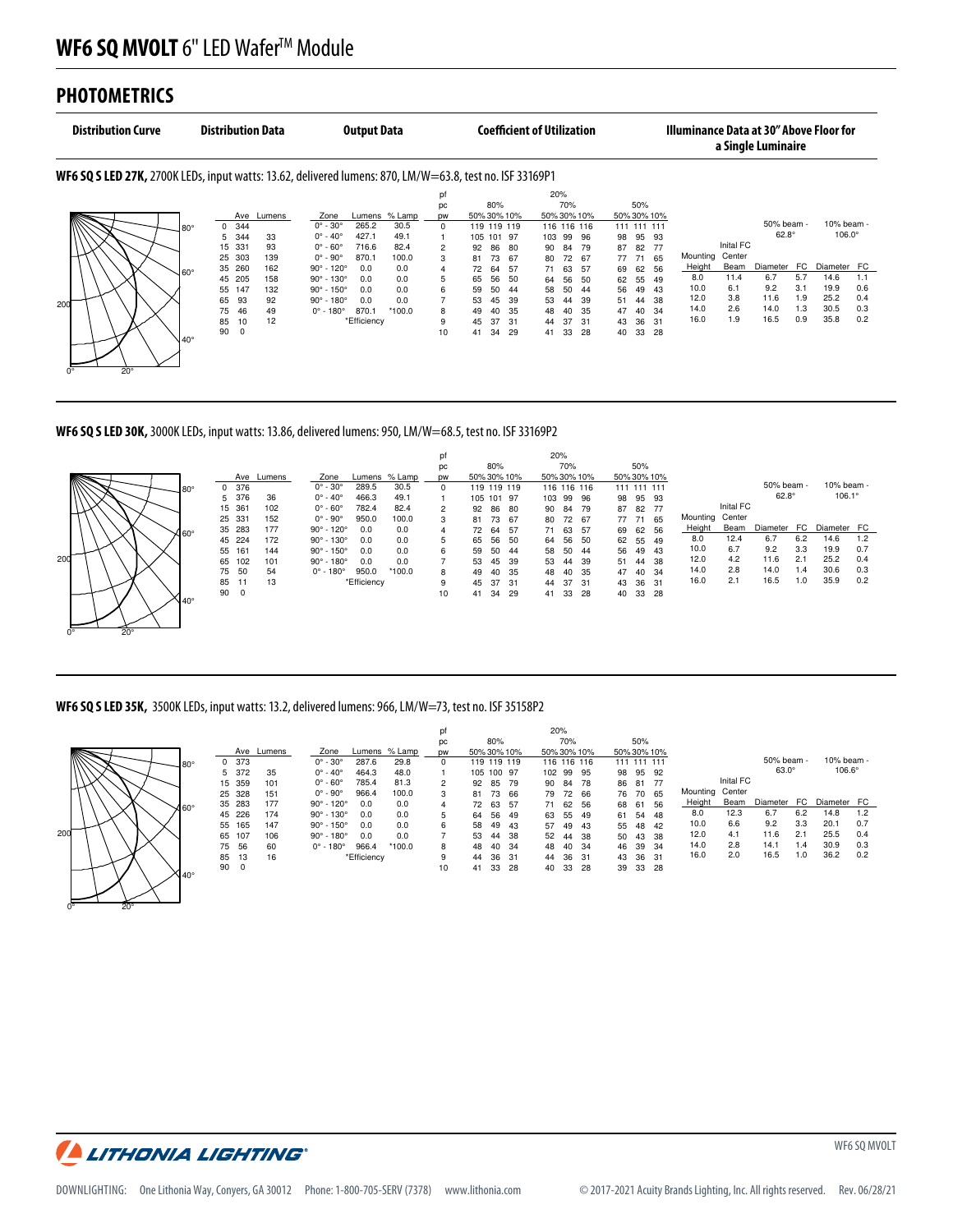## **PHOTOMETRICS**

 $\overline{\phantom{a}}$  (  $\overline{\phantom{a}}$  ) and  $\overline{\phantom{a}}$  (  $\overline{\phantom{a}}$  ) and  $\overline{\phantom{a}}$  (  $\overline{\phantom{a}}$  ) and  $\overline{\phantom{a}}$  (  $\overline{\phantom{a}}$  ) and  $\overline{\phantom{a}}$  (  $\overline{\phantom{a}}$  ) and  $\overline{\phantom{a}}$  (  $\overline{\phantom{a}}$  ) and  $\overline{\phantom{a}}$  (  $\overline{\phantom{a}}$  ) a

|     | <b>Distribution Curve</b>                                                                                      |      |      |        | <b>Distribution Data</b> |                               | <b>Output Data</b> |               |    |             |             |      | <b>Coefficient of Utilization</b> |     |     |    |             |             | Illuminance Data at 30" Above Floor for |           | a Single Luminaire |     |                 |     |
|-----|----------------------------------------------------------------------------------------------------------------|------|------|--------|--------------------------|-------------------------------|--------------------|---------------|----|-------------|-------------|------|-----------------------------------|-----|-----|----|-------------|-------------|-----------------------------------------|-----------|--------------------|-----|-----------------|-----|
|     | <b>WF6 SQ S LED 40K,</b> 4000K LEDs, input watts: 13.7, delivered lumens: 944, LM/W=68.9, test no. ISF 33169P3 |      |      |        |                          |                               |                    |               |    |             |             |      |                                   |     |     |    |             |             |                                         |           |                    |     |                 |     |
|     |                                                                                                                |      |      |        |                          |                               |                    |               | pf |             |             |      | 20%                               |     |     |    |             |             |                                         |           |                    |     |                 |     |
|     |                                                                                                                |      |      |        |                          |                               |                    |               | pc |             | 80%         |      |                                   | 70% |     |    | 50%         |             |                                         |           |                    |     |                 |     |
|     |                                                                                                                |      |      | Ave    | Lumens                   | Zone                          |                    | Lumens % Lamp | pw | 50% 30% 10% |             |      | 50% 30% 10%                       |     |     |    |             | 50% 30% 10% |                                         |           |                    |     |                 |     |
|     |                                                                                                                | J80° | 0    | 374    |                          | $0^{\circ} - 30^{\circ}$      | 287.7              | 30.5          | 0  |             | 119 119 119 |      | 116 116 116                       |     |     |    | 111 111 111 |             |                                         |           | 50% beam -         |     | 10% beam -      |     |
|     |                                                                                                                |      | 5    | 373    | 35                       | $0^{\circ} - 40^{\circ}$      | 463.5              | 49.1          |    |             | 105 101 97  |      | 103                               | 99  | 96  | 98 | 95          | 93          |                                         |           | $62.8^\circ$       |     | $106.1^{\circ}$ |     |
|     |                                                                                                                |      | 15   | 359    | 101                      | $0^\circ$ - $60^\circ$        | 777.6              | 82.4          | 2  | 92          | 86          | - 80 | 90                                | 84  | 79  | 87 | 82          | 77          |                                         | Inital FC |                    |     |                 |     |
|     |                                                                                                                |      | 25   | 329    | 151                      | $0^\circ$ - $90^\circ$        | 944.2              | 100.0         | 3  | 81          | 73          | 67   | 80                                | 72  | -67 | 77 | 71          | 65          | Mounting                                | Center    |                    |     |                 |     |
|     | √l60°                                                                                                          |      |      | 35 282 | 176                      | $90^{\circ}$ - 120°           | 0.0                | 0.0           | 4  | 72          | 64          | -57  | 71                                | 63  | 57  | 69 | 62          | 56          | Height                                  | Beam      | <b>Diameter</b>    | FC  | Diameter FC     |     |
|     |                                                                                                                |      |      | 45 222 | 171                      | $90^{\circ}$ - 130°           | 0.0                | 0.0           | 5  | 65          | 56          | 50   | 64                                | 56  | 50  | 62 | 55          | 49          | 8.0                                     | 12.3      | 6.7                | 6.2 | 14.6            | 1.2 |
|     |                                                                                                                |      | 55   | 160    | 143                      | $90^{\circ}$ - 150°           | 0.0                | 0.0           | 6  | 59          | 50          | -44  | 58                                | 50  | -44 | 56 | 49          | 43          | 10.0                                    | 6.6       | 9.2                | 3.3 | 19.9            | 0.7 |
| 200 |                                                                                                                |      | 65   | 101    | 100                      | $90^{\circ}$ - 180 $^{\circ}$ | 0.0                | 0.0           |    | 53          | 45          | 39   | 53                                | 44  | 39  | 51 | 44          | 38          | 12.0                                    | 4.1       | 11.6               | 2.1 | 25.2            | 0.4 |
|     |                                                                                                                |      | 75   | 50     | 54                       | $0^{\circ}$ - 180 $^{\circ}$  | 944.2              | $*100.0$      | 8  | 49          | 40          | -35  | 48                                | 40  | -35 | 47 | 40          | 34          | 14.0                                    | 2.8       | 14.0               | 1.4 | 30.6            | 0.3 |
|     |                                                                                                                |      | 85   | 11     | 13                       |                               | *Efficiency        |               | 9  | 45          | 37          | -31  | 44                                | 37  | 31  | 43 | 36          | -31         | 16.0                                    | 2.0       | 16.5               | 1.0 | 35.9            | 0.2 |
|     |                                                                                                                |      | 90 0 |        |                          |                               |                    |               | 10 | 41          | 34          | -29  | 41                                | 33  | 28  | 40 | 33          | 28          |                                         |           |                    |     |                 |     |
|     | ¶40°<br>$20^{\circ}$                                                                                           |      |      |        |                          |                               |                    |               |    |             |             |      |                                   |     |     |    |             |             |                                         |           |                    |     |                 |     |

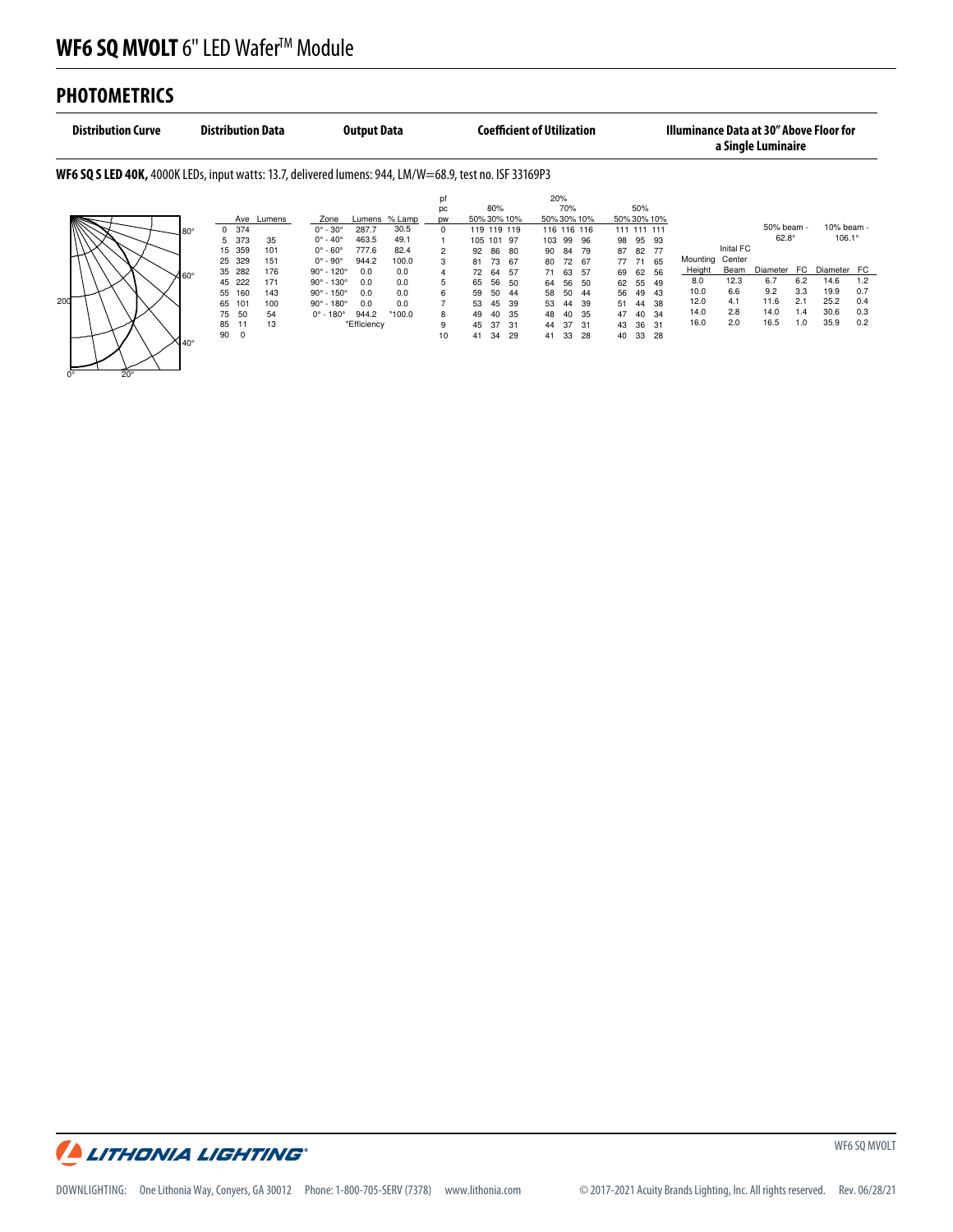#### **PHOTOMETRICS** . . . . . . . . . . . . . **NOTE: DATA SHOWN IS ABSOLUTE FOR THE SAMPLE PROVIDED. 120.4 VOLTS, 14.3 WATTS, 0.120 AMPS**

 $0^\circ$  20°

Spacing to Mounting Height:1.2

[\_PHYSICALDIMENSIONS]

| <b>Distribution Curve</b> | <b>Distribution Data</b>     | <b>Output Data</b>                                                                                    |                |                 | <b>Coefficient of Utilization</b> |                  | Illuminance Data at 30" Above Floor for | a Single Luminaire    |               |
|---------------------------|------------------------------|-------------------------------------------------------------------------------------------------------|----------------|-----------------|-----------------------------------|------------------|-----------------------------------------|-----------------------|---------------|
|                           |                              | WF6 SQ B LED 27K, 2700K LEDs, input watts: 14.3, delivered lumens: 895, LM/W=62.5, test no. ISF 33186 |                |                 |                                   |                  |                                         |                       |               |
|                           |                              |                                                                                                       | D              |                 | 20%                               |                  |                                         |                       |               |
|                           |                              |                                                                                                       | pc             | 80%             | 70%                               | 50%              |                                         |                       |               |
|                           | Ave<br>Lumens                | Zone<br>Lumens % Lamp                                                                                 | <b>DW</b>      | 50% 30% 10%     | 50% 30% 10%                       | 50% 30% 10%      |                                         |                       |               |
|                           | 343<br>$\Omega$<br>la∩∘      | $0^\circ$ - $30^\circ$<br>30.3<br>264.3                                                               | $\Omega$       | 119 119 119     | 116 116 116                       | 111 111 111      |                                         | 50% beam -            | 10% beam -    |
|                           | 342<br>33<br>5.              | $0^\circ$ - $40^\circ$<br>425.8<br>48.9                                                               |                | 105 101<br>-97  | 99 95<br>102                      | 95<br>92<br>98   |                                         | $62.8^\circ$          | $106.0^\circ$ |
|                           | 15 330<br>93                 | $0^\circ$ - $60^\circ$<br>82.0<br>714.0                                                               | $\overline{2}$ | 92<br>80<br>85  | 84<br>79<br>90                    | 86<br>- 77<br>81 | Inital FC                               |                       |               |
|                           | 139<br>302<br>25             | $0^\circ$ - $90^\circ$<br>871.3<br>100.0                                                              | 3              | 73<br>67<br>81  | 72<br>80<br>- 66                  | 70<br>77<br>- 65 | Center<br>Mounting                      |                       |               |
|                           | 35<br>259<br>161<br>Jeo∘     | $90^{\circ}$ - 120 $^{\circ}$<br>0.0<br>0.0                                                           | $\overline{4}$ | .57<br>72<br>64 | 71<br>63<br>57                    | 62<br>-56<br>68  | Beam<br>Height                          | <b>FC</b><br>Diameter | Diameter FC   |
|                           | 157<br>45<br>204             | $90^{\circ}$ - 130 $^{\circ}$<br>0.0<br>0.0                                                           | 5              | -50<br>65<br>56 | 55<br>64<br>49                    | 62<br>54<br>49   | 8.0<br>11.4                             | 5.7<br>6.7            | 14.6<br>1.1   |
|                           | 147<br>55<br>131             | $90^{\circ}$ - 150 $^{\circ}$<br>0.0<br>0.0                                                           | 6              | 59<br>50<br>44  | 49<br>58<br>43                    | 56<br>48<br>-43  | 10.0<br>6.1                             | 9.2<br>3.1            | 19.9<br>0.6   |
|                           | 65<br>93<br>93               | $90^{\circ}$ - 180 $^{\circ}$<br>0.0<br>0.0                                                           |                | 39<br>53<br>45  | 52<br>44<br>38                    | -38<br>51<br>44  | 12.0<br>3.8                             | 11.6<br>1.9           | 25.2<br>0.4   |
| 200                       | 75<br>48<br>51               | $0^{\circ}$ - 180 $^{\circ}$<br>871.3<br>$*100.0$                                                     | 8              | 49<br>35<br>40  | 40<br>-34<br>48                   | 47<br>39<br>-34  | 14.0<br>2.6                             | 14.0<br>1.3           | 30.5<br>0.3   |
|                           | 85<br>13                     | *Efficiency                                                                                           | 9              | 31<br>45<br>31  | 36<br>-31<br>44                   | 36<br>43<br>31   | 16.0<br>1.9                             | 16.5<br>0.9           | 35.8<br>0.2   |
|                           | 90<br>0<br>$\sqrt{40^\circ}$ |                                                                                                       | 10             | 28<br>34<br>41  | 33<br>28<br>41                    | 33<br>- 28<br>40 |                                         |                       |               |
|                           |                              |                                                                                                       |                |                 |                                   |                  |                                         |                       |               |

**WF6 SQ B LED 30K,** 3000K LEDs, input watts: 13.42, delivered lumens: 881, LM/W=65.6, test no. ISF 33186P2

**120.4 VOLTS, 14.3 WATTS, 0.120 AMPS**



#### **WF6 SQ B LED 35K,** 3500K LEDs, input watts: 13.2, delivered lumens: 966, LM/W=73, test no. ISF 35158

**SCALED FROM ABSOLUTE TEST: ISF 35158S AND BASED ON NOMINAL SYSTEM PERFORMANCE.**



 $0^{\circ}$  20°

 $\overline{\phantom{S}}$ 

 $\longrightarrow$   $\vee$  $\degree$  20 $\degree$ 

**0.5, 0.5, 0**

|     |        |                               |             |          | pf        |             |        |             |     | 20%         |             |             |             |     |          |           |              |     |               |     |
|-----|--------|-------------------------------|-------------|----------|-----------|-------------|--------|-------------|-----|-------------|-------------|-------------|-------------|-----|----------|-----------|--------------|-----|---------------|-----|
|     |        |                               |             |          | pc        |             | 80%    |             |     | 70%         |             |             | 50%         |     |          |           |              |     |               |     |
| Ave | Lumens | Zone                          | Lumens      | % Lamp   | <b>DW</b> | 50% 30% 10% |        |             |     |             | 50% 30% 10% | 50% 30% 10% |             |     |          |           |              |     |               |     |
| 373 |        | $0^{\circ}$ - 30 $^{\circ}$   | 287.6       | 29.8     | 0         |             |        | 119 119 119 |     | 116 116 116 |             |             | 111 111 111 |     |          |           | 50% beam -   |     | 10% beam -    |     |
| 372 | 35     | $0^\circ$ - $40^\circ$        | 464.3       | 48.0     |           | 105         | 100 97 |             | 102 | 99          | 95          | 98          | 95          | 92  |          |           | $63.0^\circ$ |     | $106.6^\circ$ |     |
| 359 | 101    | $0^\circ$ - $60^\circ$        | 785.4       | 81.3     | 2         | 92          | 85     | 79          | 90  | 84          | 78          | 86          | 81          | -77 |          | Inital FC |              |     |               |     |
| 328 | 151    | $0^\circ$ - 90 $^\circ$       | 966.4       | 100.0    | 3         | 81          | 73     | 66          | 79  | 72          | 66          | 76          | 70          | 65  | Mounting | Center    |              |     |               |     |
| 283 | 177    | $90^{\circ}$ - 120 $^{\circ}$ | 0.0         | 0.0      | 4         | 72          | 63     | 57          | 71  | 62          | 56          | 68          | 61          | 56  | Height   | Beam      | Diameter     | FC. | Diameter      | FC  |
| 226 | 174    | $90^{\circ}$ - 130°           | 0.0         | 0.0      | 5         | 64          | 56     | 49          | 63  | 55          | 49          | 61          | 54          | 48  | 8.0      | 12.3      | 6.7          | 6.2 | 14.8          | 1.2 |
| 165 | 147    | $90^{\circ}$ - 150 $^{\circ}$ | 0.0         | 0.0      | 6         | 58          | 49     | 43          | 57  | 49          | 43          | 55          | 48          | 42  | 10.0     | 6.6       | 9.2          | 3.3 | 20.1          | 0.7 |
| 107 | 106    | $90^{\circ}$ - 180 $^{\circ}$ | 0.0         | 0.0      |           | 53          | 44     | 38          | 52  | 44          | 38          | 50          | 43          | 38  | 12.0     | 4.1       | 11.6         | 2.1 | 25.5          | 0.4 |
| 56  | 60     | $0^{\circ}$ - 180 $^{\circ}$  | 966.4       | $*100.0$ | 8         | 48          | 40     | 34          | 48  | 40          | 34          | 46          | 39          | -34 | 14.0     | 2.8       | 14.1         | 1.4 | 30.9          | 0.3 |
| 13  | 16     |                               | *Efficiencv |          | 9         | 44          | 36     | -31         | 44  | 36          | 31          | 43          | 36          | -31 | 16.0     | 2.0       | 16.5         | 1.0 | 36.2          | 0.2 |
| 0   |        |                               |             |          | 10        | 41          | 33     | 28          | 40  | 33          | 28          | 39          | 33          | 28  |          |           |              |     |               |     |

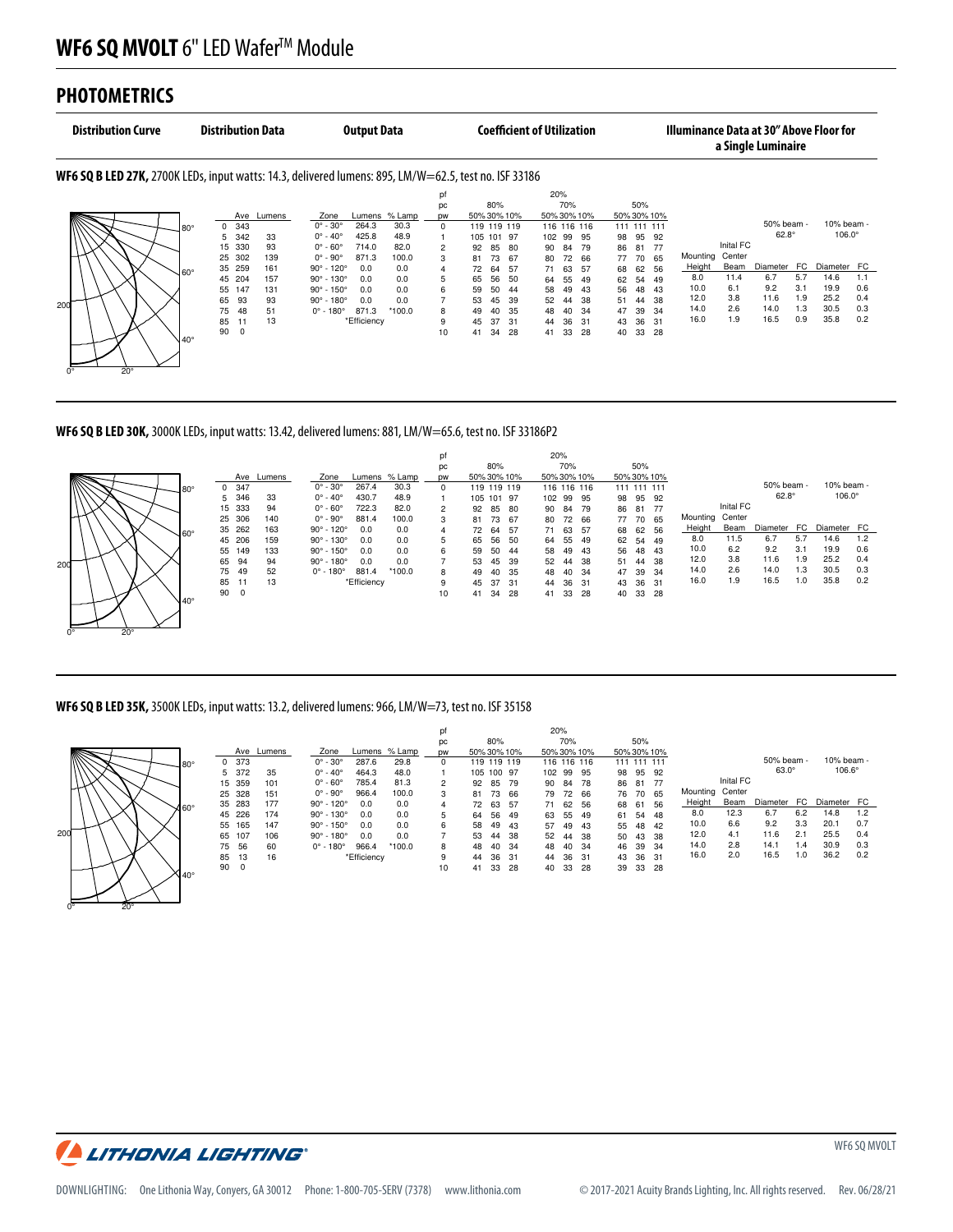## **PHOTOMETRICS**

 $0^{\circ}$  20°

[\_PHYSICALDIMENSIONS]

| <b>Distribution Curve</b>                                                                                      | <b>Distribution Data</b>                                                                                                                                             | <b>Output Data</b>                                                                                                                                                                                                                                                             |                                        |                                                                                                                                                 | <b>Coefficient of Utilization</b>                                                                                                             |                                                                                                                                               | <b>Illuminance Data at 30" Above Floor for</b>                                            | a Single Luminaire                                                                      |                                                                                        |
|----------------------------------------------------------------------------------------------------------------|----------------------------------------------------------------------------------------------------------------------------------------------------------------------|--------------------------------------------------------------------------------------------------------------------------------------------------------------------------------------------------------------------------------------------------------------------------------|----------------------------------------|-------------------------------------------------------------------------------------------------------------------------------------------------|-----------------------------------------------------------------------------------------------------------------------------------------------|-----------------------------------------------------------------------------------------------------------------------------------------------|-------------------------------------------------------------------------------------------|-----------------------------------------------------------------------------------------|----------------------------------------------------------------------------------------|
| <b>WF6 SQ B LED 40K,</b> 4000K LEDs, input watts: 13.9, delivered lumens: 923, LM/W=66.4, test no. ISF 33186P3 |                                                                                                                                                                      |                                                                                                                                                                                                                                                                                |                                        |                                                                                                                                                 |                                                                                                                                               |                                                                                                                                               |                                                                                           |                                                                                         |                                                                                        |
|                                                                                                                | Ave<br>Lumens<br>364<br>$\Omega$<br>l 80°<br>363<br>34<br>5<br>349<br>99<br>15                                                                                       | Lumens % Lamp<br>Zone<br>$0^{\circ} - 30^{\circ}$<br>30.3<br>280.2<br>$0^\circ$ - 40 $^\circ$<br>48.9<br>451.4<br>$0^\circ$ - 60 $^\circ$<br>757.0<br>82.0                                                                                                                     | pf<br>pc<br><b>DW</b><br>$\Omega$<br>2 | 80%<br>50% 30% 10%<br>119 119 119<br>105 101 97<br>85<br>-80<br>92                                                                              | 20%<br>70%<br>50% 30% 10%<br>116 116 116<br>102 99<br>-95<br>84<br>-79<br>90                                                                  | 50%<br>50% 30% 10%<br>111 111 111<br>95<br>98<br>-92<br>86<br>81<br>77                                                                        | Inital FC<br>Center<br>Mounting                                                           | 50% beam -<br>$62.8^\circ$                                                              | 10% beam -<br>$106.1^{\circ}$                                                          |
| 200                                                                                                            | 147<br>25<br>320<br>35<br>274<br>171<br>J60°<br>167<br>216<br>45<br>55<br>156<br>139<br>65<br>99<br>98<br>75<br>54<br>51<br>12<br>14<br>85<br>90<br>0<br>$440^\circ$ | $0^{\circ}$ - $90^{\circ}$<br>923.7<br>100.0<br>$90^{\circ}$ - 120°<br>0.0<br>0.0<br>$90^{\circ}$ - 130°<br>0.0<br>0.0<br>$90^{\circ}$ - 150°<br>0.0<br>0.0<br>$90^{\circ}$ - 180 $^{\circ}$<br>0.0<br>0.0<br>923.7<br>$0^{\circ}$ - 180 $^{\circ}$<br>$*100.0$<br>*Efficiency | 3<br>5<br>6<br>8<br>9<br>10            | 73<br>67<br>81<br>64<br>72<br>-57<br>56<br>-50<br>65<br>50<br>59<br>44<br>53<br>39<br>45<br>35<br>49<br>40<br>45<br>37<br>-31<br>28<br>34<br>41 | 80<br>72<br>66<br>63<br>71<br>-57<br>55<br>49<br>64<br>58<br>49<br>43<br>52<br>38<br>44<br>48<br>34<br>40<br>36<br>44<br>31<br>33<br>28<br>41 | 77<br>70<br>65<br>62<br>68<br>56<br>62<br>54<br>49<br>56<br>48<br>43<br>51<br>38<br>44<br>47<br>39<br>34<br>36<br>31<br>43<br>33<br>40<br>-28 | Beam<br>Height<br>12.0<br>8.0<br>10.0<br>6.5<br>12.0<br>4.0<br>14.0<br>2.8<br>2.0<br>16.0 | Diameter<br>FC<br>6.7<br>6.0<br>9.2<br>3.2<br>11.6<br>2.0<br>14.0<br>1.4<br>16.5<br>1.0 | Diameter FC<br>1.2<br>14.6<br>0.6<br>19.9<br>25.2<br>0.4<br>0.3<br>30.6<br>0.2<br>35.9 |